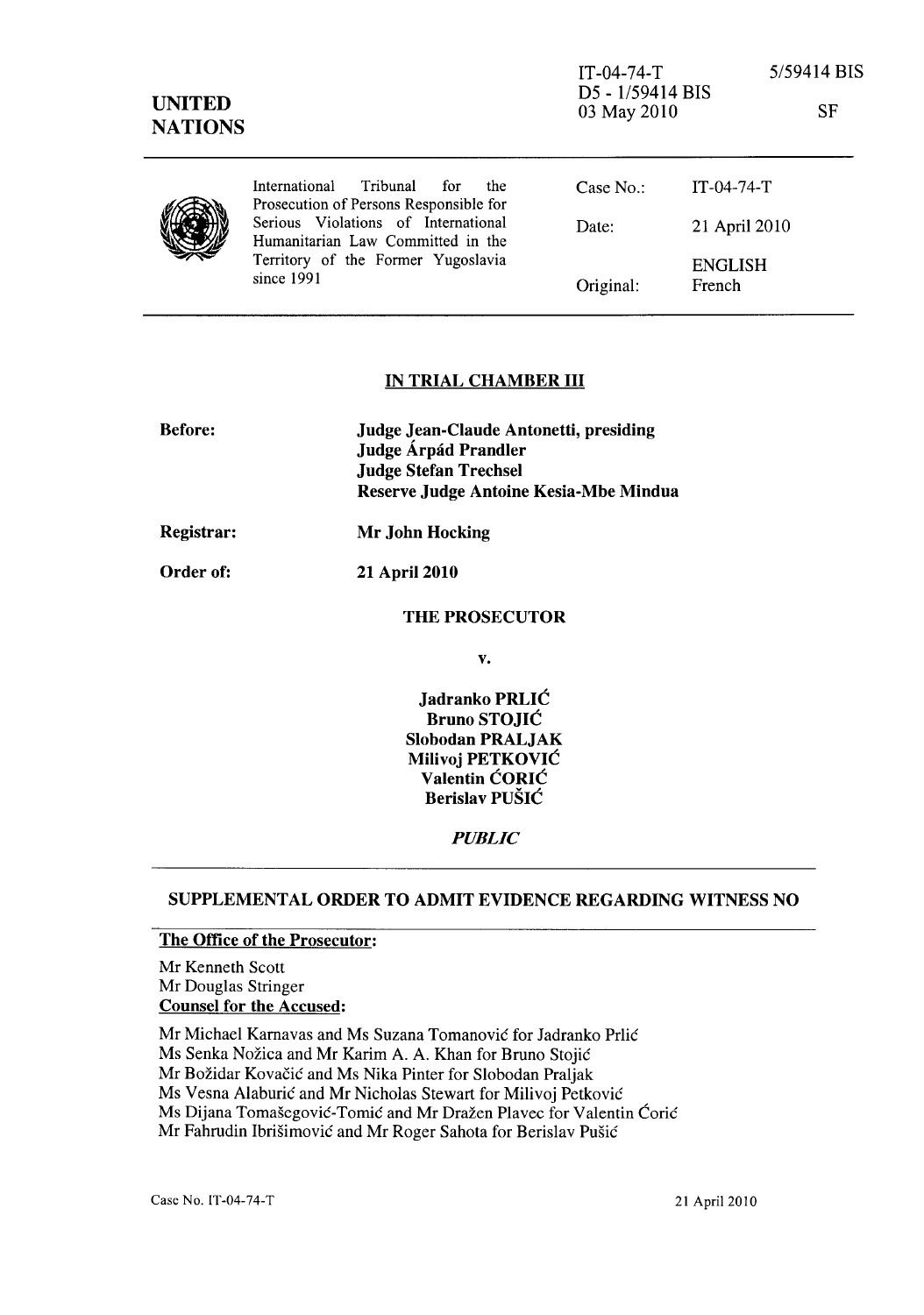**TRIAL CHAMBER III** ("Chamber") of the International Tribunal for the Prosecution of Persons Responsible for Serious Violations of International Humanitarian Law Committed in the Territory of the Former Yugoslavia since 1991 ("Tribunal"),

**NOTING** the request for admission of eight exhibits ("Proposed Exhibits") filed by Counsel for the Accused Milivoj Petković ("Petković Defence"),<sup>1</sup> regarding the testimony of Witness NO ("Witness") who appeared from 22 to 23 March 2010 pursuant to Rule 92 *ter* of the Rules of Procedure and Evidence ("Rules"),

**NOTING** the "Order to Admit Evidence Regarding Witness NO", issued publicly by the Chamber on 15 April 2010 ("Order of 15 April 2010"), in which the Chamber omitted to take into consideration the request for admission of the Petkovic Defence,

**NOTING** the "Decision on Presentation of Documents by the Prosecution in Cross-Examination of Defence Witnesses", rendered publicly by the Chamber on 27 November 2008 ("Decision of 27 November 2008"),

**NOTING** the "Decision on the Interlocutory Appeal against the Trial Chamber's Decision on Presentation of Documents by the Prosecution in Cross-Examination of Defence Witnesses", rendered publicly by the Appeals Chamber on 26 February 2009 ("Decision of 26 February 2009"), by which it upheld the Decision of 27 November 2008,2

**NOTING** the "Order Clarifying Decision of 27 November 2008", rendered publicly by the Chamber on 12 January 2010 ("Order of 12 January 2010"), $3$ 

**CONSIDERING** that the Chamber notes that Proposed Exhibits P 03336 and P 03929 were already admitted by the Order of 15 April 2010 and that the request for their admission is therefore moot,

**CONSIDERING** that the Chamber notes that the Petkovic Defence argues that it filed Proposed Exhibit 4D 02063 with the aim of casting doubt on the credibility of

 $^{1}$  IC 01223.

 $2$  Decision of 26 February 2009, para. 29.

 $3$  Order of 12 January 2010, p. 4.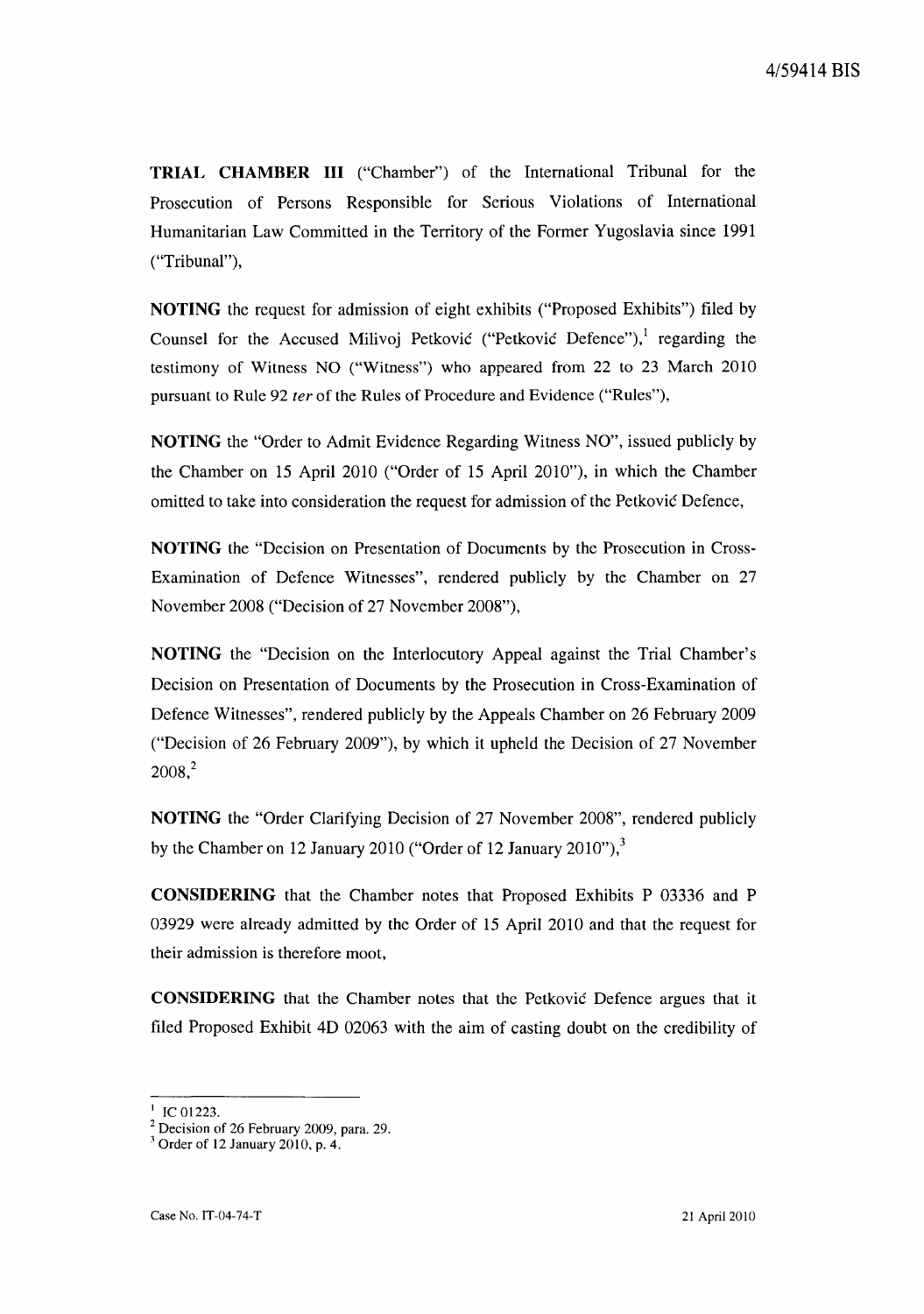the Witness and that, consequently, it requests that the exhibit be admitted on this ground.<sup>4</sup>

**CONSIDERING** that the Chamber examined each of the Proposed Exhibits on the basis of the admissibility criteria set out in the "Decision on the Admission of Evidence", rendered publicly by the Chamber on 13 July 2006 ("Decision of 13 July 2006"), and in the "Decision Adopting Guidelines for the Presentation of Defence Evidence", rendered publicly by the Chamber on 24 April 2008 ("Decision of 24 April  $2008"$ ),  $5$ 

**CONSIDERING** that the Chamber decides to admit into evidence the Proposed Exhibits marked as "Admitted" in the Annex attached to this Order since they were put to Witness NO in court and bear sufficient indicia of relevance, reliability and probative value,

**CONSIDERING,** in particular, that the Chamber decides to admit Proposed Exhibit 4D 02063 solely in that it goes to refuting the Witness's credibility,

<sup>4</sup> le 01224.

<sup>&</sup>lt;sup>5</sup> Guideline 8 on the Admission of Documentary Evidence through a Witness.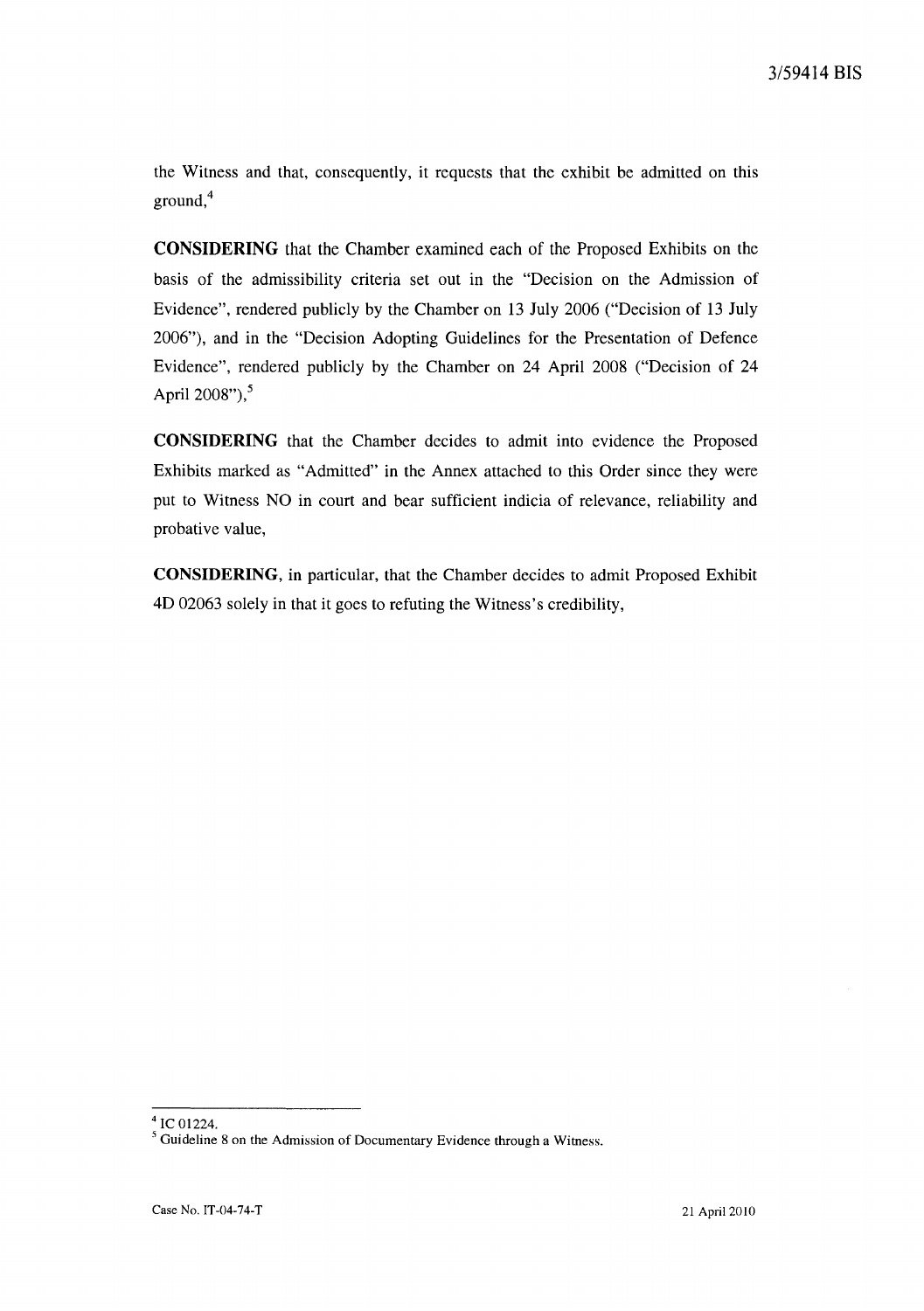### FOR THE FOREGOING REASONS,

PURSUANT TO Rules 54 and 89 of the Rules of Procedure and Evidence,

PARTIALLY GRANTS the request for admission of the Petković Defence,

DECLARES MOOT the request to admit Proposed Exhibits P 03336 and P 03929.

DECIDES that it is appropriate to admit the Proposed Exhibits marked as "Admitted" in the Annex attached to this decision, AND

DECIDES, in particular, that it is appropriate to admit Proposed Exhibit 4D 02063 solely in that it goes to casting doubt on the credibility of Witness NO.

Done in English and in French, the French version being authoritative.

/signed/

Jean-Claude Antonetti

Presiding Judge

Done this twenty-first day of April 2010 At The Hague The Netherlands

[Seal of the Tribunal]